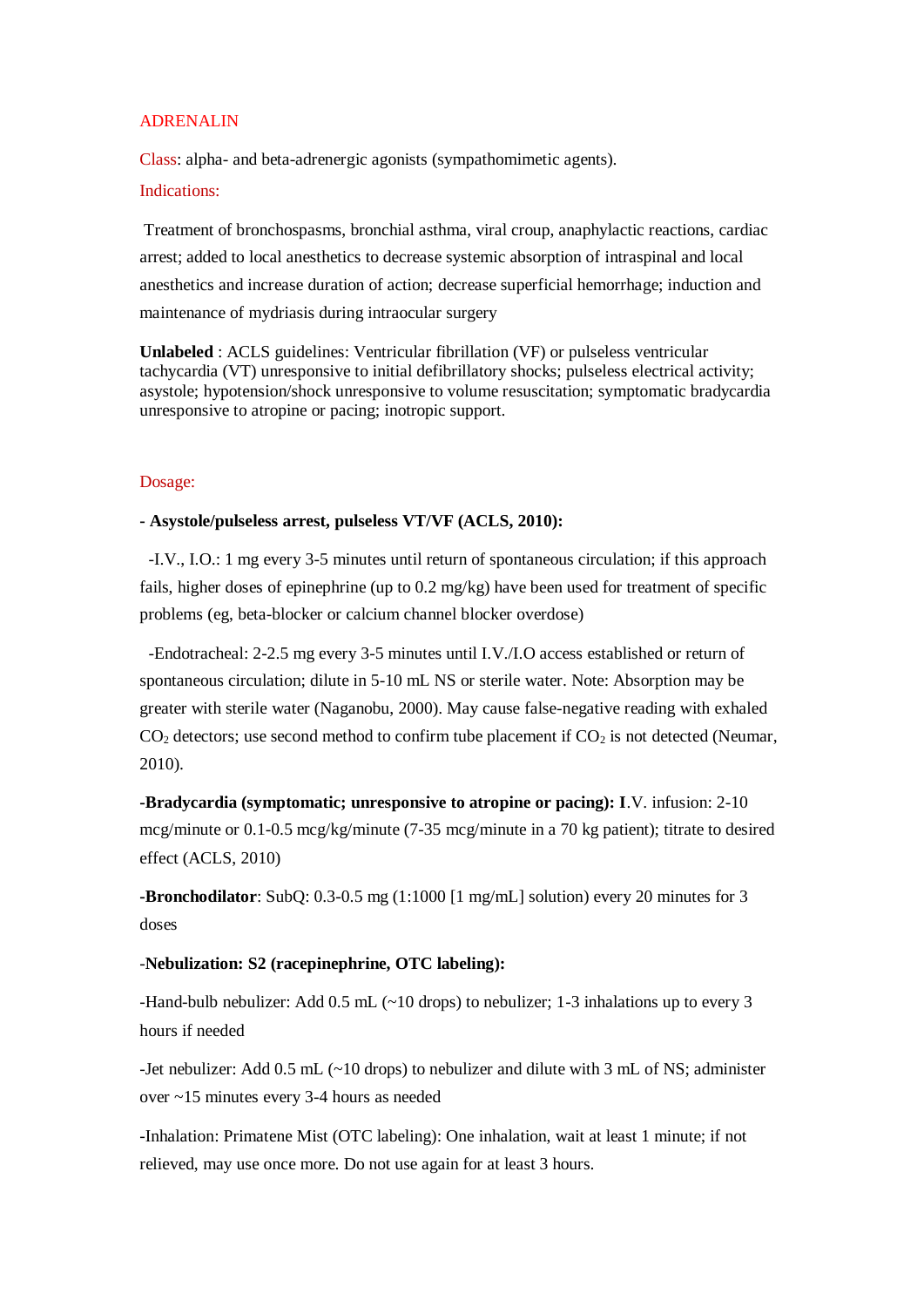**-Hypersensitivity reaction (eg, anaphylaxis):** Note: SubQ administration results in slower absorption and is less reliable. I.M. administration in the anterolateral aspect of the middle third of the thigh is preferred in the setting of anaphylaxis (ACLS guidelines, 2010; Kemp, 2008).

-I.M., SubQ: 0.2-0.5 mg (1:1000 [1 mg/mL] solution) every 5-15 minutes in the absence of clinical improvement (ACLS 2010; Kemp, 2008; Lieberman, 2010). If clinician deems appropriate, the 5-minute interval between injections may be shortened to allow for more frequent administration (Lieberman, 2010).

-I.V.: 0.1 mg (1:10,000 [0.1 mg/mL] solution) over 5 minutes; may infuse at 1-4 mcg/minute to prevent the need to repeat injections frequently or may initiate with an infusion at 5-15 mcg/minute (with crystalloid administration) (ACLS, 2010; Brown, 2004). In general, I.V. administration should only be done in patients who are profoundly hypotensive or are in cardiopulmonary arrest refractory to volume resuscitation and several epinephrine injections (Lieberman, 2010).

-Self-administration following severe allergic reactions (eg, insect stings, food): Note: The World Health Organization (WHO) and Anaphylaxis Canada recommend the availability of one dose for every 10-20 minutes of travel time to a medical emergency facility. More than 2 sequential doses should only be administered under direct medical supervision.

-Adrenaclick: I.M., SubQ: 0.3 mg

-Auvi-Q: I.M., SubQ: 0.3 mg; if anaphylactic symptoms persist, dose may be repeated

 -EpiPen: I.M., SubQ: 0.3 mg; if anaphylactic symptoms persist, dose may be repeated in 5- 15 minutes using an additional EpiPen

 -Twinject: I.M., SubQ: 0.3 mg; if anaphylactic symptoms persist, dose may be repeated in 5-15 minutes using the same device after partial disassembly

**-Hypotension/shock, severe and fluid resistant (unlabeled use):** I.V. infusion: Initial: 0.1- 0.5 mcg/kg/minute (7-35 mcg/minute in a 70 kg patient); titrate to desired response (ACLS, 2010)

**-Mydriasis during intraocular surgery, induction and maintenance:** Intraocular: Must dilute 1:1000 (1 mg/mL) solution to a concentration of 1:100,000 to 1:1,000,000 (10 mcg/mL) to 1 mcg/mL) prior to intraocular use: May use as an irrigation solution as needed during the procedure or may administer intracamerally (ie, directly into the anterior chamber of the eye) with a bolus dose of 0.1 mL of a 1:100,000 to 1:400,000 (10 mcg/mL to 2.5 mcg/mL) dilution.

#### **Renal Impairment** :

No dosage adjustment provided in manufacturer's labeling.